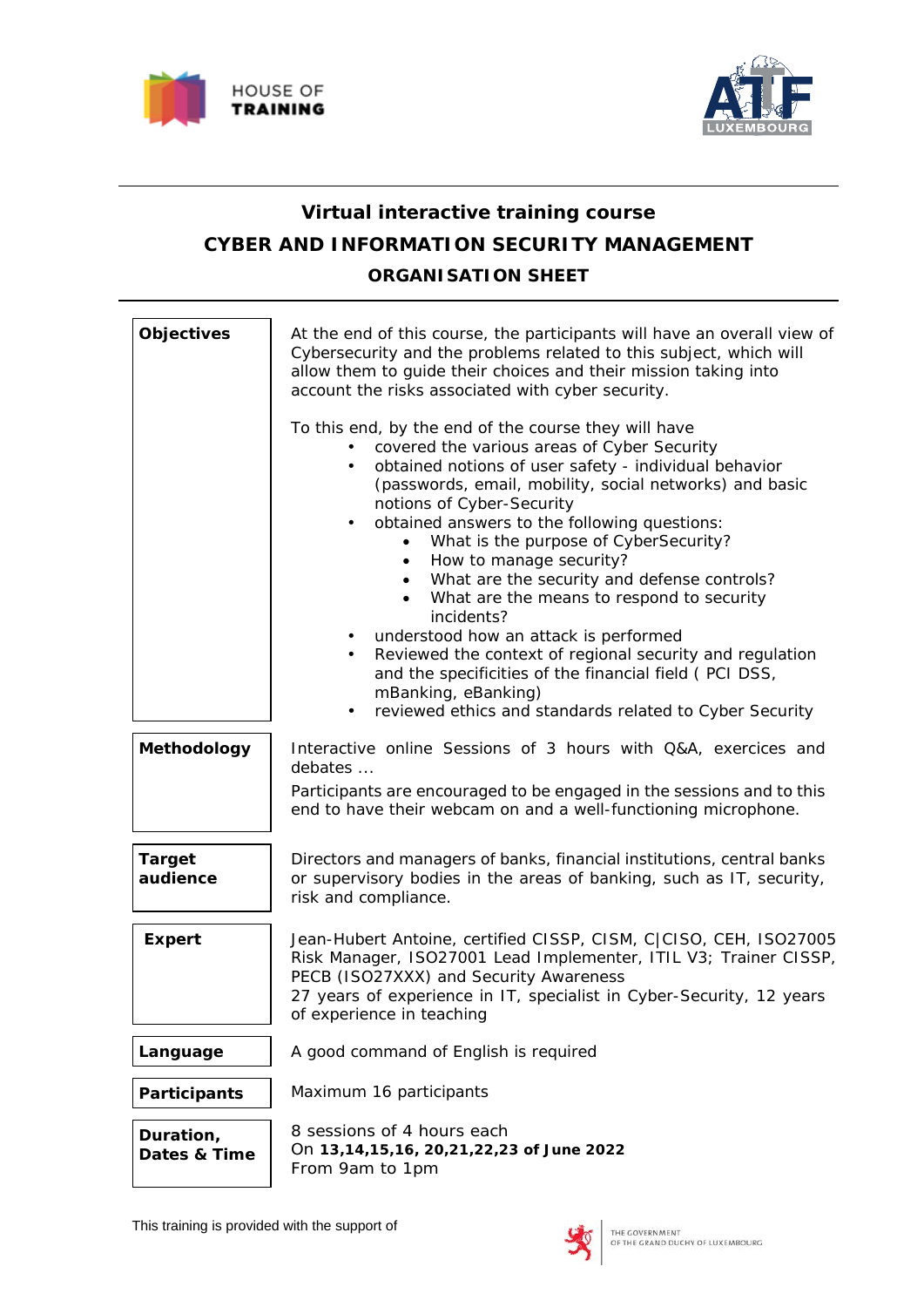



**Platform & Technical requirements**

## Webex

In order to join the course attendees are requested to have:

- a stable internet connection
- a device (preferably a PC) with well-functioning microphone and webcam (mandatory in order to be able to interact with the trainer and their peers).